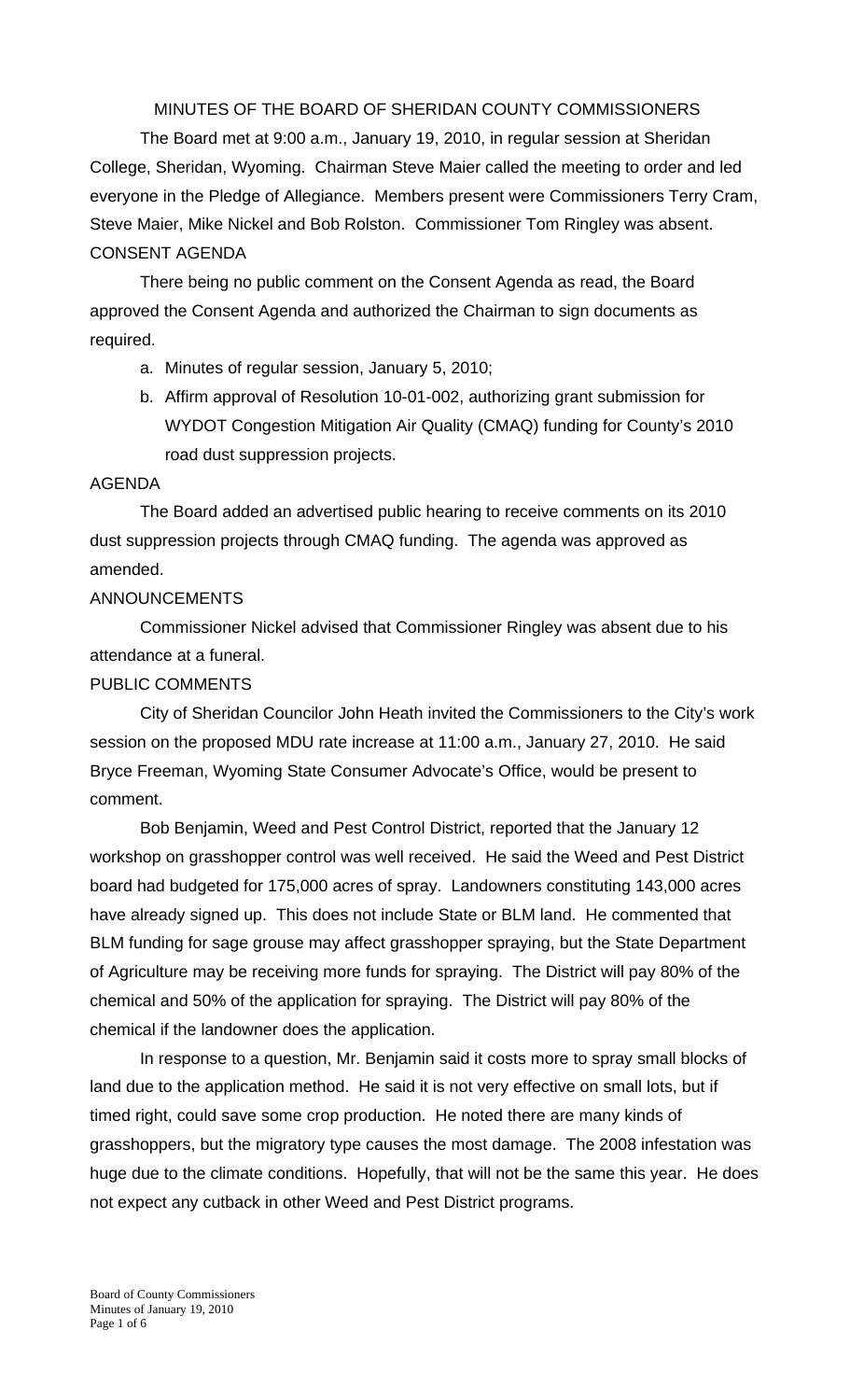### ROAD DUST SUPPRESSION

 Chairman Maier opened the advertised public hearing at 9:14 a.m. to receive comment on the County's 2010 program. Grants Administrator Mike Mackey reported that the County proposes to apply magnesium chloride to 16 roads for a total of 114.5 miles. The chloride addresses the dust issue and extends the life of the road. Mr. Mackey said Sheridan County is out of attainment for PM-10 due as a result of the City's use of sand on streets which generates fine particle dust. This condition mandates a DEQ review for any new business.

 Commissioner Rolston asked Councilor Heath whether the City had purchased a new sweeper. He said yes, they had, and that salt application was not a preferred alternative to sweeping. No one else spoke to this issue and the hearing was closed at 9:19 a.m. The Board approved the 2010 dust suppression projects. CROSS CREEK II MINOR SUBDIVISION; S-09-001M

 Land Development Coordinator Robin DeBolt advised that the Larry Warren Living Trust property is zoned Rural Residential with four lots proposed; lots 1 and 2 will be accessed off Box Cross Road and lots 3 and 4 accessed off Cross Creek Court. She said DEQ had requested notes 7 and 8 which are indicated on the plat. Ms. DeBolt said the property is located within a Class 5 groundwater vulnerability area, but the application was submitted prior to adoption of the freeze on such development. The Board approved the Cross Creek II Minor Subdivision with the following conditions:

- 1. Building permits and inspections shall be required.
- 2. A note shall be added to the plat stating that the Public Works Department shall withhold issuing building permits in the subdivision until the County Engineer has approved the improvements to the cul-de-sac.
- 3. The owner's name on the plat shall be amended to reflect the change in the signatory requirements under the trust documents due to the passing of Larry Warren.

#### SANDSTONE SUBDIVISION; S-09-002

 Ms. DeBolt reported this subdivision is proposed by Edward and Rosemary Schunk on property zoned Rural Residential consisting of 35.51 acres. The 11-lot subdivision would be accessed off Upper Road and is located within the low residential area of the future land use map adopted in December of 2008. Ms. DeBolt said the Planning and Zoning Commission approved the preliminary plat with no adjustments and recommended approval of the final plat. She commented that DEQ has requested two notes be added to the plat. She said the applicant has agreed to the withholding of signatures on the plat in lieu of a letter of credit until improvements have been completed and approved by the County Engineer. No transfer of lots will be done until the plat is recorded. The applicants and their engineer were present. Commissioner Cram asked whether water is attached to the land. Bill Pugh, Centennial Collaborative, said yes and the documentation has been submitted to the State for approval. The Board approved the Sandstone Subdivision with the following conditions: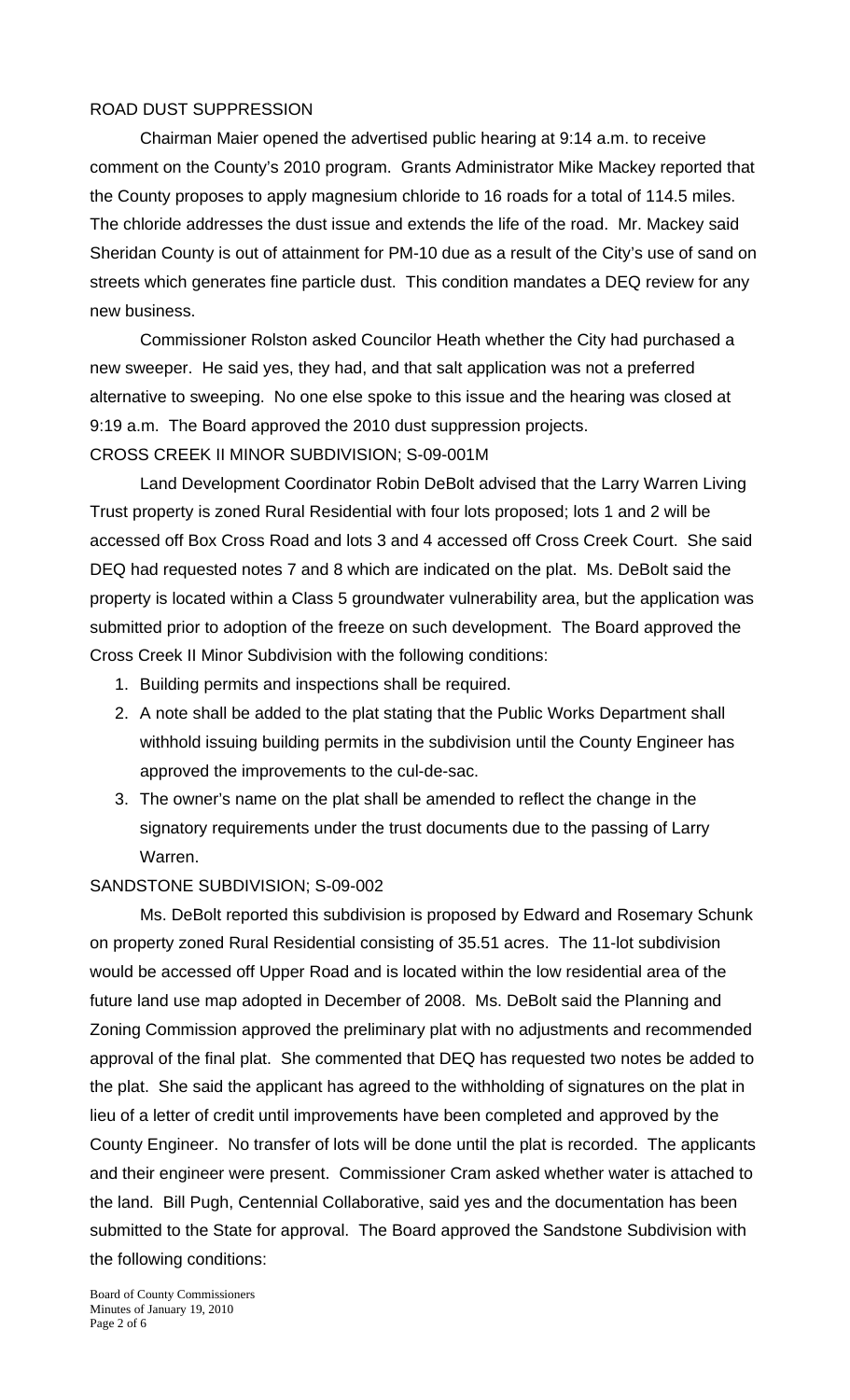- 1. Prior to the County signing the plat mylar, the following notes shall be added to the final plat:
	- 8. Proposed leach field sites need to be checked for groundwater prior to installation. Minimum separation distances and requirements, as set forth in Chapter 11, Section 35.a.i, Table 2, Wyoming Water Quality Rules and Regulations, should be followed.
	- 9. Each lot shall be required to have a minimum number of three percolation tests conducted and one excavation pit dug in the area of the proposed leach field prior to the issuance of a Permit to Construct in accordance with Wyoming Department of Environmental Quality and Sheridan County rules and regulations.
- 2. Prior to starting the subdivision improvements, the applicant shall work with the County Engineering staff on the access off of Upper Road, CR #113.
- 3. Prior to starting the subdivision improvements, the applicant shall enter into the standard Sheridan County subdivision agreement provided by the County. The agreement states that the applicants have requested the County to withhold signatures on the plat until the improvements have been installed and accepted by the County Public Works Department.
- 4. The applicant shall finalize all improvements and record the plat within 24 months of the Board of County Commissioners approval of the final plat.
- 5. Building envelopes noted on the final plat are a private covenant arrangement. Sheridan County will not be liable nor responsible for assuring compliance with enforcing this covenant.

# WASTE WATER TREATMENT

 Public Works Director Rod Liesinger said the Intergovernmental Agreement for the Sheridan Wastewater Treatment Facilities between the City of Sheridan and Sheridan County was originally signed in 1985 and needs to be amended. He said the 201Sewer Service Area is commonly known as the 201 boundary. The Intergovernmental Agreement details how both governments collaboratively manage wastewater disposal issues, and which is now not consistent with the adopted Sheridan Joint Planning Area Land Use Plan and the Sheridan County Comprehensive Plan Urban Service Area. Mr. Liesinger said the new Urban Service Area represents where the City can realistically provide both water and sewer service within the anticipated 20-year outlook of the plans. The City has had the area surveyed and described. The amended boundary would closely match the Urban Services Area boundary. He said the document needs further review and updating. The Board approved Resolution 10-01-001, authorizing the chairman to sign the amended Intergovernmental Agreement to reflect the change to the service boundary.

### RESOLUTION 10-01-001

A RESOLUTION amending the "*Intergovernmental Agreement for The Sheridan Wastewater Treatment Facilities between the City of Sheridan and Sheridan County"* to adjust the service area boundary.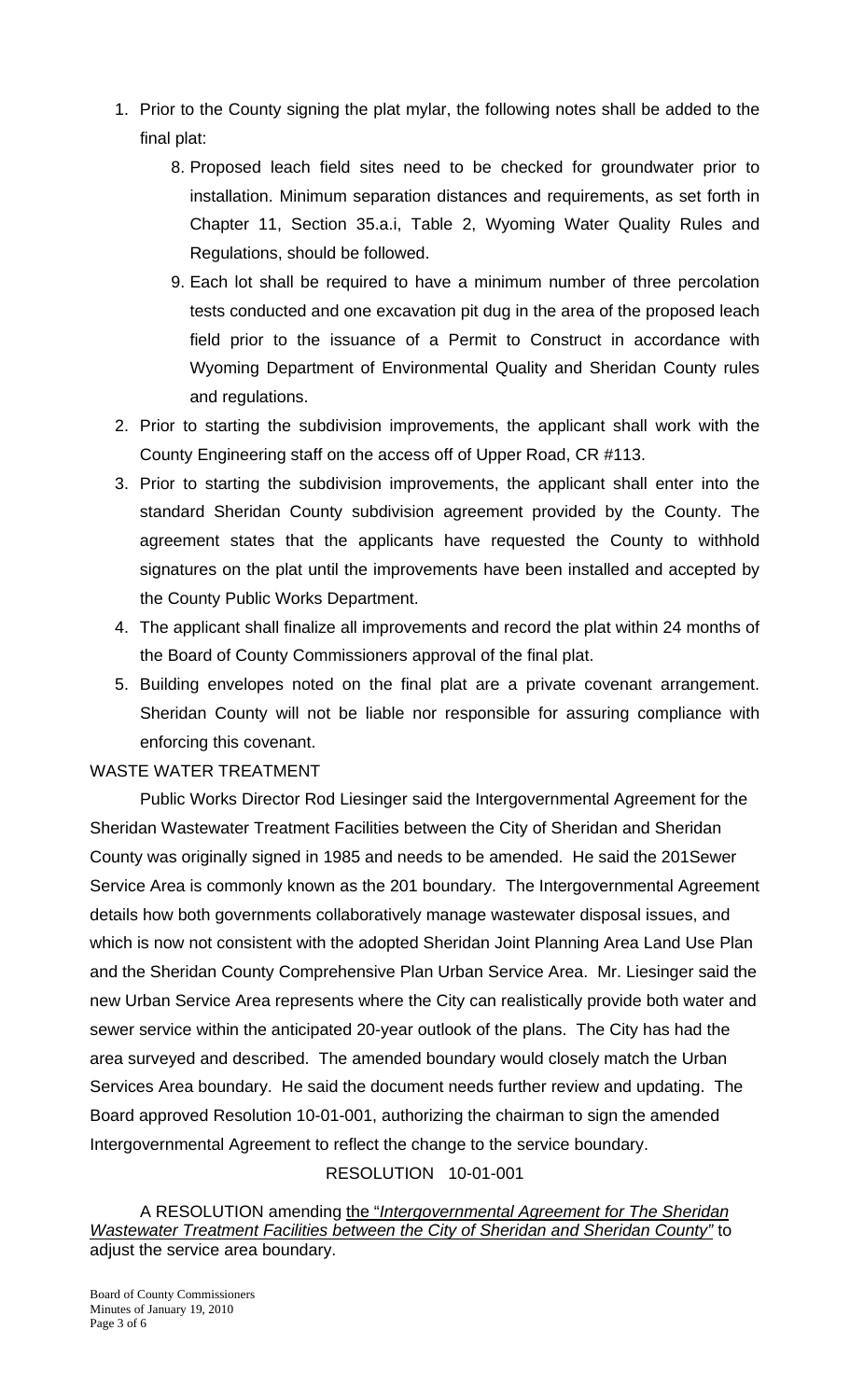Whereas, *"The City of Sheridan and Sheridan County entered into an Intergovernmental Agreement for The Sheridan Wastewater Treatment Facilities between the City of Sheridan and Sheridan County"* on April 23, 1986; and

Whereas, within the Intergovernmental Agreement a sewer service area boundary was established; and

Whereas, the sewer service area boundary is commonly referred to as the 201 boundary; and

Whereas, the City of Sheridan and Sheridan County, Wyoming adopted the Sheridan Joint Planning Area Land Use Plan and Sheridan County Comprehensive Plan; and

Whereas, within the Sheridan Joint Planning Area Land Use Plan and Sheridan County Comprehensive Plan, an Urban Service Area was established; and

Whereas, the City of Sheridan has determined that adequate capacity is available within the existing wastewater collection system; and

Whereas, the Urban Service Area Boundary has been legally described within "Exhibit A" by a Professionally Licensed Surveyor in the State of Wyoming, dated December 10, 2009.

BE IT RESOLVED BY THE SHERIDAN COUNTY COMMISSIONERS THAT:

The *"Intergovernmental Agreement for The Sheridan Wastewater Treatment Facilities between the City of Sheridan and Sheridan County"* is hereby amended such that the Sewer Service Area Boundary, commonly referred to as the 201 boundary, concurs with the Sheridan Joint Planning Area Land Use Plan and Sheridan County Comprehensive Plan Urban Service Area as described within the attached Exhibit A.

PASSED, APPROVED, AND ADOPTED BY SHERIDAN COUNTY COMMISSIONERS this 19th day of January, 2010.

BOARD OF COUNTY COMMISSIONERS Sheridan County, Wyoming **Attest:** /s/Steve Maier, Chairman /s/Audrey Koltiska, County Clerk

STATE OF WYOMING )  $\overline{\phantom{a}}$ 

COUNTY OF SHERIDAN )

 On this 19th day of January, 2010, before me personally appeared Steve Maier, being first duly sworn, did say that he is the Chairman of the Board of County Commissioners, for Sheridan County, Wyoming and that this instrument was signed and sealed on behalf of the said County by authority of said Board and he acknowledged said instrument to be the free act and deed of said Board.

WITNESS my hand and official seal.

/s/Carla I. Raymond, Notary Public

My Commission expires April 22, 2011

### JUVENILE JUSTICE

 Mr. Mackey stated Volunteers of America has a cooperative agreement with the Office of Juvenile Justice and Delinquency Prevention. Under this agreement, the County has received its full allocation under grant award No. 2007-JF-FX-K001, however, the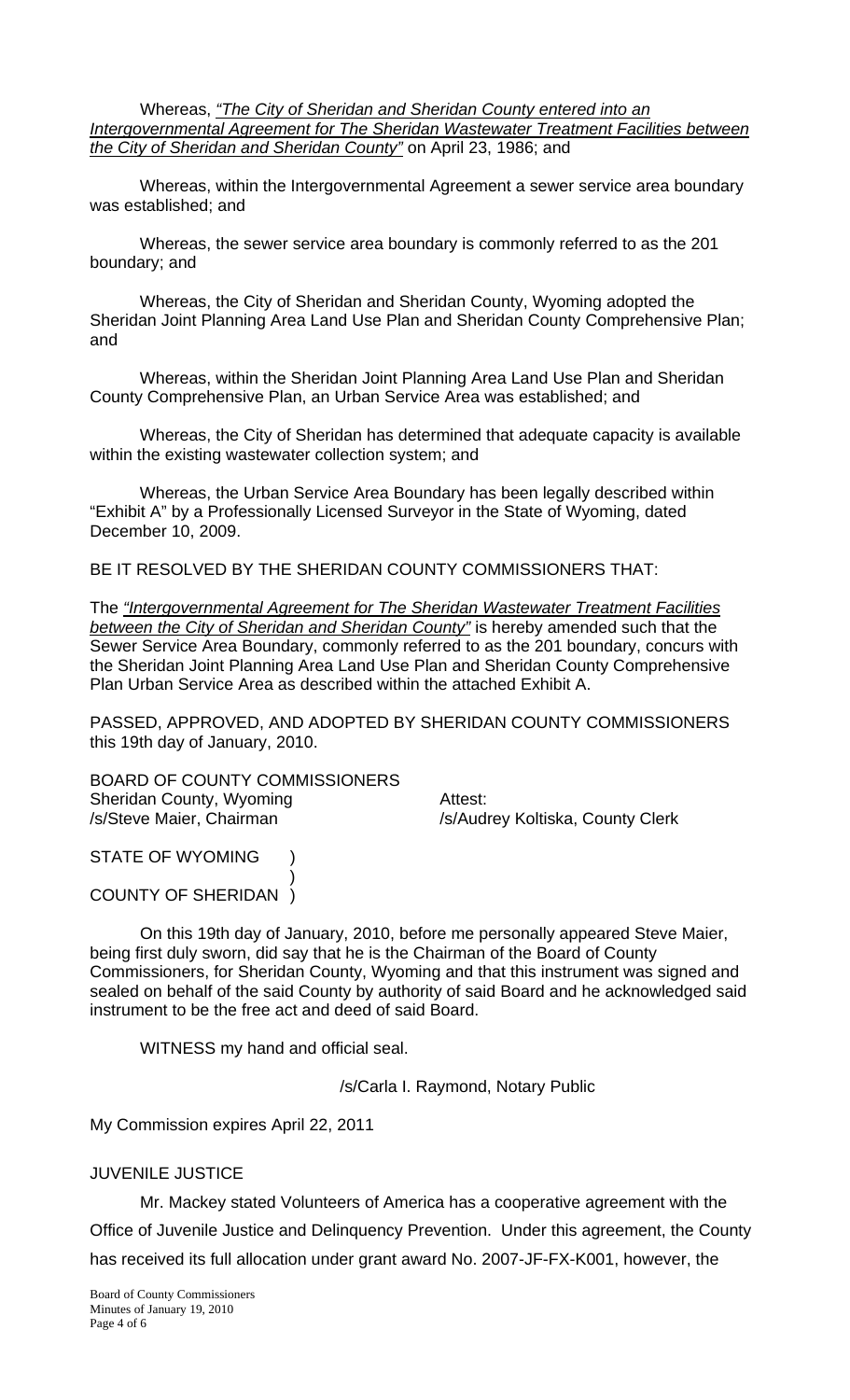agreement needs to be amended to extend the expiration date to September 30, 2010. The extra time will allow for any final reporting on the grant. The Board authorized the Chairman to sign the Sub-Award Agreement with Volunteers of America relative to this grant.

#### COUNTY ROADS

 The Board authorized the chairman to sign the agreement with Sheridan County Weed and Pest Control District for weed spraying on approximately 40 miles of Sheridan County roads for a term to June 15, 2010, at \$32 a road mile.

#### LAND USE FEE SCHEDULE

 Upon a request by the Public Works Department, the Board amended the Land Use Fee Schedule to reflect a \$100 correction increase to the fee listed under Building Permits, at the \$50,001 to \$100,000 valuation level, which should read "\$698 for the first \$50,000…"

#### **Sheridan County Land Use Fee Schedule**

Application fees are based upon the estimated cost of processing the application (Staff time, advertising, and overhead). All applications shall be accompanied by the applicable fee(s) as set by the Board of County Commissioners. These fees shall be revised periodically by the Board of County Commissioners.

**Zoning Permit** (Refer to *Rules and Regulations Governing Zoning, Sheridan County, Wyoming,* current version)

| <b>Driveway/Approach Permit</b> (Refer to Road Construction Standards, Sheridan County, Wyoming, current version) |                                                                                                                                    |                                                                                                                                                        |  |  |
|-------------------------------------------------------------------------------------------------------------------|------------------------------------------------------------------------------------------------------------------------------------|--------------------------------------------------------------------------------------------------------------------------------------------------------|--|--|
|                                                                                                                   | *Fees are due prior to issuance of a building permit; plan review fee is set at 47% of the building permit fee.                    |                                                                                                                                                        |  |  |
|                                                                                                                   | \$1,000,001 and up                                                                                                                 | or fraction thereof, to and including \$1,000,000<br>\$6169.50 for the first \$1,000,000 plus \$4.00 for each additional<br>\$1000 or fraction thereof |  |  |
|                                                                                                                   | \$500,001 - \$1,000,000                                                                                                            | or fraction thereof, to and including \$500,000<br>\$3557 for the first \$500,000 plus \$5.25 for each additional \$1000                               |  |  |
|                                                                                                                   | \$100,001 - \$500,000                                                                                                              | fraction thereof, to and including \$100,000<br>\$1093 for the first \$100,000 plus \$6.00 for each additional \$1000                                  |  |  |
|                                                                                                                   | \$50,001 - \$100,000                                                                                                               | fraction thereof, to and including \$50,000<br>\$698 for the first \$50,000 plus \$7.75 for each additional \$1000 or                                  |  |  |
|                                                                                                                   | $$25,001 - $50,000$                                                                                                                | fraction thereof, to and including \$25,000<br>\$431 for the first \$25,000 plus \$11 for each additional \$1000 or                                    |  |  |
|                                                                                                                   | *Building Permit (Refer to Building Standards, Sheridan County, Wyoming, current version)<br>Valuation<br>$$5,000 - $25,000$       | \$76 for the first \$2000 plus \$15.50 for each additional \$1000 or                                                                                   |  |  |
|                                                                                                                   | <b>Transfer of Ownership</b>                                                                                                       | \$125.00                                                                                                                                               |  |  |
|                                                                                                                   | Plus Annual Renewal Each Unit                                                                                                      | \$10.00                                                                                                                                                |  |  |
|                                                                                                                   | <b>Annual Renewal Base</b>                                                                                                         | \$125.00                                                                                                                                               |  |  |
|                                                                                                                   | <b>Fire District Fee</b>                                                                                                           | \$100.00                                                                                                                                               |  |  |
| <b>Mobile Home Parks</b>                                                                                          | (Refer to Rules and Regulations Governing Mobile Home Parks, Sheridan County, Wyoming, current version)<br>Mobile Home Park Permit | \$50.00                                                                                                                                                |  |  |
|                                                                                                                   | Final                                                                                                                              | \$700.00                                                                                                                                               |  |  |
| <b>Planned Unit Development</b>                                                                                   | (Refer to Rules and Regulations Governing Planned Unit Development, Sheridan County, Wyoming, current version)<br>Schematic        | \$700.00                                                                                                                                               |  |  |
|                                                                                                                   |                                                                                                                                    |                                                                                                                                                        |  |  |
|                                                                                                                   | <b>Corrected Plat</b>                                                                                                              | \$100.00                                                                                                                                               |  |  |
|                                                                                                                   | Cooperative Base<br>Plus Cooperative Each Lot                                                                                      | \$150.00<br>\$25.00                                                                                                                                    |  |  |
|                                                                                                                   | Replat Each Lot                                                                                                                    | \$25.00                                                                                                                                                |  |  |
|                                                                                                                   | Replat                                                                                                                             | \$150.00                                                                                                                                               |  |  |
|                                                                                                                   | <b>Parcel Division</b>                                                                                                             | \$450.00                                                                                                                                               |  |  |
|                                                                                                                   | Plus Subdivision Permit Each Lot                                                                                                   | \$50.00                                                                                                                                                |  |  |
|                                                                                                                   | <b>Major Subdivision Permit Base</b>                                                                                               | \$550.00                                                                                                                                               |  |  |
|                                                                                                                   | <b>Preliminary Plat</b>                                                                                                            | \$400.00                                                                                                                                               |  |  |
|                                                                                                                   | Plus Minor Subdivision Each Lot                                                                                                    | \$50.00                                                                                                                                                |  |  |
|                                                                                                                   | <b>Minor Subdivision Base</b>                                                                                                      | \$550.00                                                                                                                                               |  |  |
|                                                                                                                   | <b>Subdivision</b> (Refer to Rules and Regulations Governing Division of Land in Sheridan County, current version)                 |                                                                                                                                                        |  |  |
|                                                                                                                   | <b>Quarry Permit</b>                                                                                                               | \$350.00                                                                                                                                               |  |  |
|                                                                                                                   | Variance                                                                                                                           | \$450.00                                                                                                                                               |  |  |
|                                                                                                                   | <b>Conditional Use Permit</b>                                                                                                      | \$450.00                                                                                                                                               |  |  |
|                                                                                                                   | Rezoning Each Acre > 50 Acres                                                                                                      | \$10.00                                                                                                                                                |  |  |
|                                                                                                                   | Rezoning Base                                                                                                                      | \$600.00                                                                                                                                               |  |  |
|                                                                                                                   | <b>Zoning Certificate</b>                                                                                                          | \$150.00                                                                                                                                               |  |  |
|                                                                                                                   |                                                                                                                                    | <u>Fee</u>                                                                                                                                             |  |  |

#### $$50.00$ **Right of Access into Public Right-of-Way**

(Refer to *Road Construction Standards, Sheridan County, Wyoming,* current version) A. Open Trench Installation/Repair \$600.00 plus \$6.00 per foot

Board of County Commissioners Minutes of January 19, 2010 Page 5 of 6